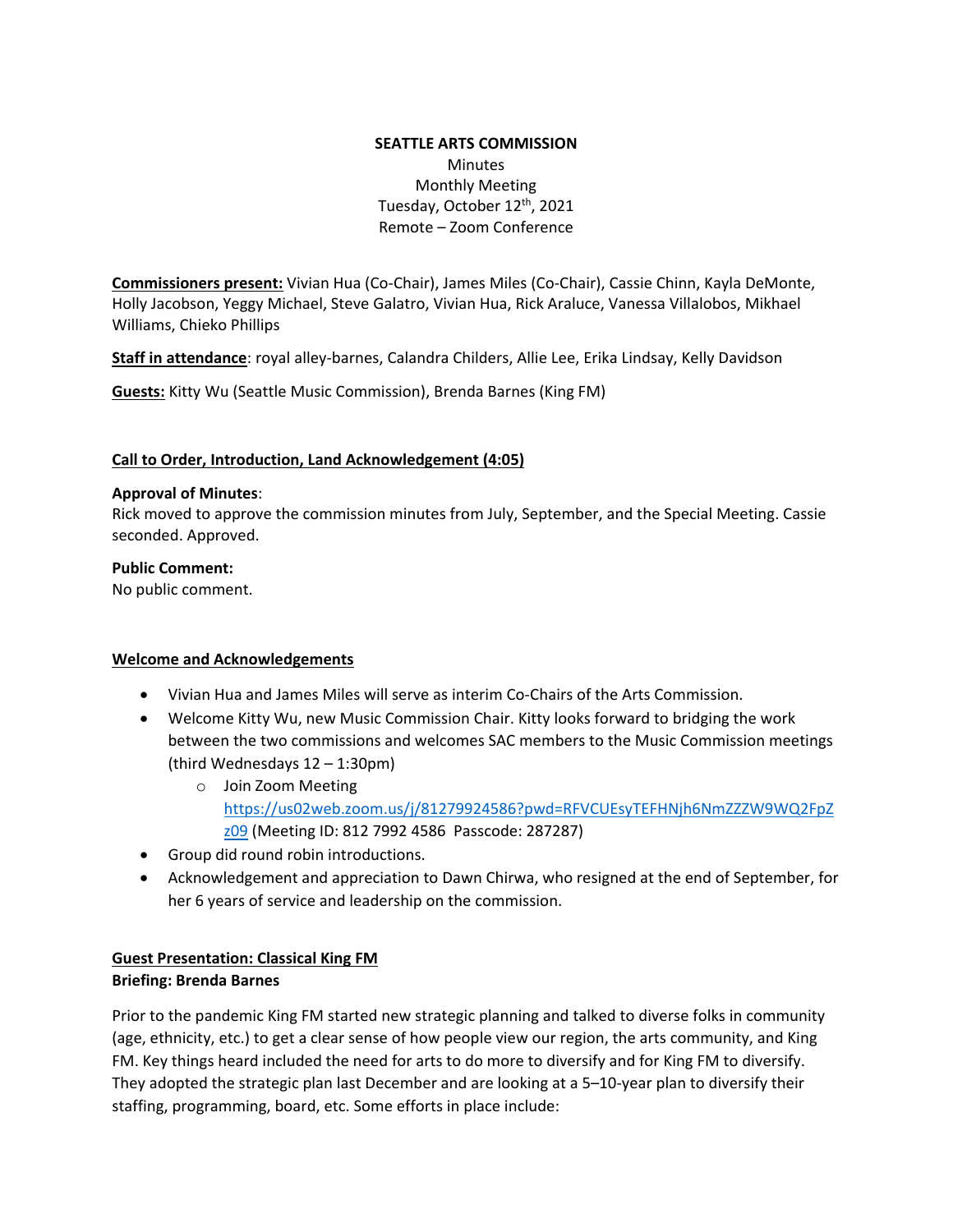- Ensuring diversity in the pieces presented on air (regularly playing pieces composed by women or POC)
- "Unmute the Voices" program with Quinton Morris, featuring composers of color and women
- Hiring announcers of color; starting a new program to bring on announcer fellows for 1 year, then proceed to hire if things go well. Committing to employ 5-6 people.
	- o Working in conjunction with the Symphony, Ballet, and Opera
	- o Diversity trainings
- Doing qualitative and quantitative research with 3 colleagues in classical public radio nationwide – gathering information from BIPOC classical listeners who don't listen to King FM and has a strong desire to work with community to change. Looking at 1.5 years process.
- Goal is to see audience of King FM to mirror demographics of community.

Brenda welcomes further conversations about this work and for more perspectives to transform practices and cultures that have been in place for a long time. You may contact: [brendab@king.org](mailto:brendab@king.org)

## **Co-Chairs Report**

### **Briefing: Vivian Hua, James Miles**

- Seattle Cultural Sector Forum on 10/4 with Council candidates, school board candidates, and Mayoral candidates <https://www.youtube.com/watch?v=Zttx8TJ4aNA&t=2965s>
	- o Reflections
		- **EXTER** Lots of dynamite questions from community; great to hear about arts from candidates
		- Surprised how some school board members didn't know about Creative Advantage or talked about it. Curious where the disconnect is.
		- Appreciation to James for holding the partnership with the forum planning group
		- Venue change was great
		- Great how moderators were not afraid to ask questions/follow-up questions
	- o As a commission what can we do?
		- Continue to advocate for the value of arts and culture, and tell folks to consider the content of the forum as they are voting
		- Gaining a sense of different peoples' understanding of what ARTS does
- Council budget letter (SAC response to Mayor's proposal)
	- $\circ$  Letter is being sent later in the week; Commissioners encouraged to take a final look for edits. Three priority asks of support are 1) \$2M financial support for ARTS to maintain programs in place; 2) \$2M rent forgiveness for arts organizations; and 3) \$5M seed funding for the Cultural Space Agency. The final letter can be viewed here: <https://www.seattle.gov/arts/about-us/seattle-arts-commission#correspondence>
- SAC Questions/Comments on budget letter:
	- $\circ$  There are arts organizations that pay rent on Seattle Center campus; maybe SAC can reach out to the Seattle Center Advisory Board and ask to add their advocacy voice to the rent forgiveness item.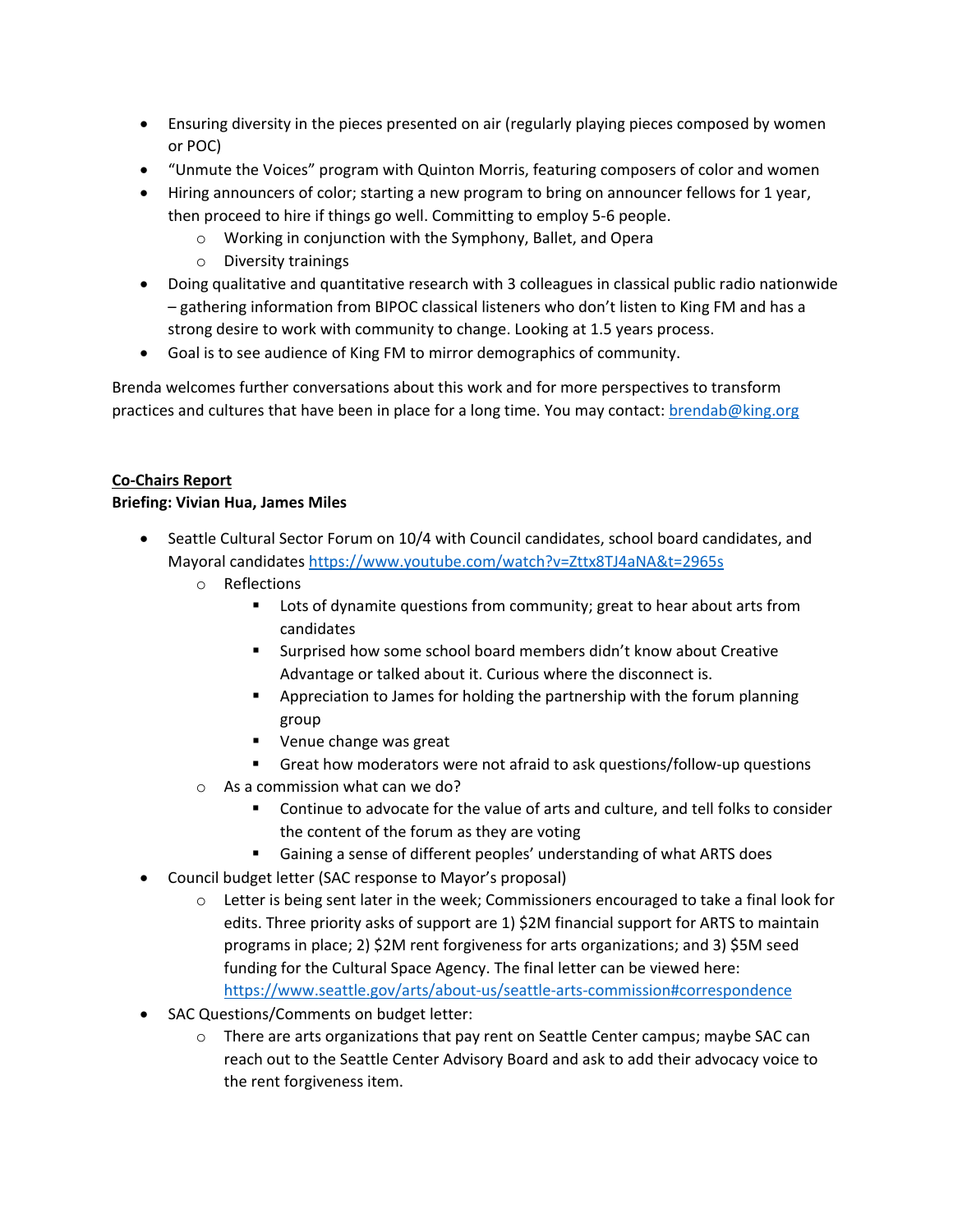- Holly is on the Seattle Center Advisory Board and can bring it forward. Will connect with Vivian and James too.
- o Appreciation to Vivian for drafting the letter!
- o What happens after the letter? Follow up with Councilmembers?
	- This is a very budget heavy season and Councilmembers have a hard time taking meetings, which is why we had the summer meetings with Council members to build bridges – having informed them this summer will help them make connections as they read the letter.
	- Legislative aids may be able to take meetings if commissioners reach out.
	- Steve has a meeting scheduled with CM Mosqueda and will bring our priorities forward.
	- City Council also holds public hearing sessions where they look for feedback from community on the whole budget – this is also an opportunity to advocate for changes in the budget proposal.
	- Cassie and Chieko will share letter with FED next Tuesday. Re: Cultural Space Agency, seeing which other councilmembers will support and come on board in addition to CM Herbold and CM Morales. We need 3 councilmembers to get the green sheet.
- $\circ$  With the money that we have received, a big portion is going to Hope Corps; can you define what Hope Corps is and if any of those funded projects are going to individual artists or how it's being distributed? In reading the letter, it sounds like we are asking for additional funding to cover artists, which implies that the bucket of money we are receiving is maybe not being allocated directly to artists.
	- Clarification there are three different buckets of money:
		- $\geq$  2022 budget (regular city budget process; 100% of admissions tax) goes to existing legacy programs – we are reduced here because admissions tax has been low since the pandemic. The 2M (first item on letter) would bring admissions tax back up to support the legacy programs at their original levels.
		- $\triangleright$  Tranche 1 of federal ARPA funds Hope Corps pilot project for 250K that goes to funding a dozen artists, plus funds that will support organizations impacted by closure (partnership project with 4Culture).
		- $\triangleright$  Tranche 2 of federal ARPA funds Mayor put in additional 1.5M for Hope Corps which represents our opportunity to connect under/unemployed artists with civic needs. This is where we will be creating living wage jobs for artists whose employment has been impacted over the past year and half.
- $\circ$  Currently in the letter is says "financial support for artists and arts organizations", but maybe we should change that to "financial support for the ARTS office to carry forward legacy programs" for more clarity and for long term impact.
- $\circ$  This is a lot of money to put towards a bucket that will guide how an artist can take a job; this is different from providing creative funds to individuals and letting them create and do their own thing. Something to think about down the road – how can we fund the creativity, so the artist can innovate without having to appease a funder.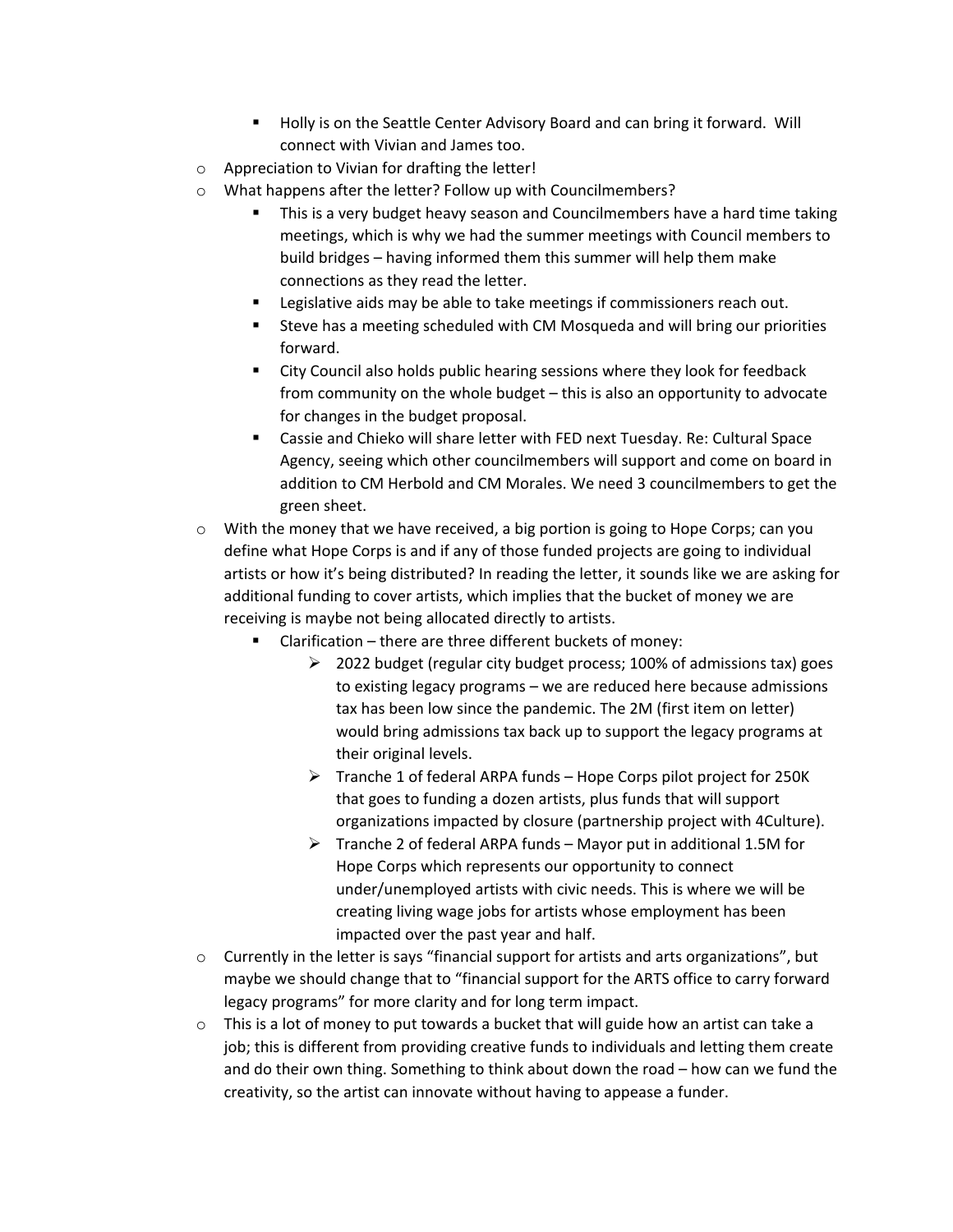- SAC can leverage and use voice to advocate for this. SAC can help change the momentum of the conversation and bring new ideation around what constitutes workforce.
- $\circ$  Are there other legacy programs put on pause other than Cultural Facilities Fund that can be named?
	- No others are on pause. The rest of the office has taken reductions on programming dollars.
- $\circ$  Rent forgiveness section has vague points we have data but compared to other two priorities it's weak.
	- Clarification on City quantifying the value of rent they are using the fair market value, which isn't what the arts organizations are paying to the City. Arts orgs are paying a reduced rate in exchange for public benefit/free programs to community which have a value associated with them, so the loss of revenue to the City is much less than the numbers they are stating are, which is the fair market value.
	- **Feels like a weak argument without those actual numbers. Perhaps reframe the** language so it doesn't rely on the numbers.
- o Will venues that didn't get funded thru SVOG be served through ARPA funds?
	- Yes, that is how we are seeing funding with ARPA who is left out of SVOG and PPP.
- $\circ$  Thinking about how art can support across sectors and co-exist in competing priorities a benefit-based rather than transactional-based approach.

# **Director's Report**

### **Briefing: royal alley-barnes, Calandra Childers**

- [Public Art Boot Camp Class 2020-21 Culmination and Artwork Celebration:](https://artbeat.seattle.gov/2021/09/13/public-art-boot-camp-class-20-21-culmination-and-artwork-celebration/?fbclid=IwAR2RgcxC1wEoMax_sS0AL16fCf7isk7TaEh0pOApEu45as91u4GeHojTNQc) Artists [Amanda](http://www.amandaleeprints.com/) Lee, [Baso Fibonacci,](https://www.instagram.com/basofibonacci/?hl=en) [Damon Brown,](https://www.instagram.com/creative_lou/) [Fumi Amano,](http://www.fumiamano.com/) [Jacques Trautman,](https://jactrautman.com/) [Jovita Mercado,](https://www.instagram.com/la_nina_del_sol__/) Kamla [Kakaria,](https://kamlakakaria.wordpress.com/) [Lynn Yarne,](https://be-nice-studio.tumblr.com/) [Micah Lawton McCarty,](https://www.instagram.com/klaowus/) Nate [Clark,](https://www.instagram.com/nateclarkoly/?hl=en) and [Sabina Haque](http://www.sabinahaque.com/) currently have work on view and invite you to explore the two neighborhoods:
	- **[Art Interruptions in Lake City](https://cosartbeat-wpengine.netdna-ssl.com/wp-content/uploads/2021/09/ArtInterruptionsSeattleCenter_MockUp-HandOut.pdf)**
	- **[Sculpture Walk at Seattle Center](http://www.seattlecenter.com/events/event-calendar/seattle-center-sculpture-walk-2021-x30291)**

*(Art Interruptions is funded by SDOT 1% for Arts and the Seattle Center temporary installations is funded by the Seattle Center 1% for Arts.)*

- Budget is with Council now. They will hold open sessions for public comment. SAC's letter is important as changes are made to the Mayor's proposal. The budget will be finalized the Monday before Thanksgiving, and there will be no hard and fast plans on programs before the budget gets passed.
	- o SAC Question Will it be helpful to send letter to forum candidates?
		- Yes. You can think of it as a public letter. This presents the values SAC is advocating for.
- SAC Recruitment Open Nominations Process
	- o Overview of draft application call:
		- Adopted BASE application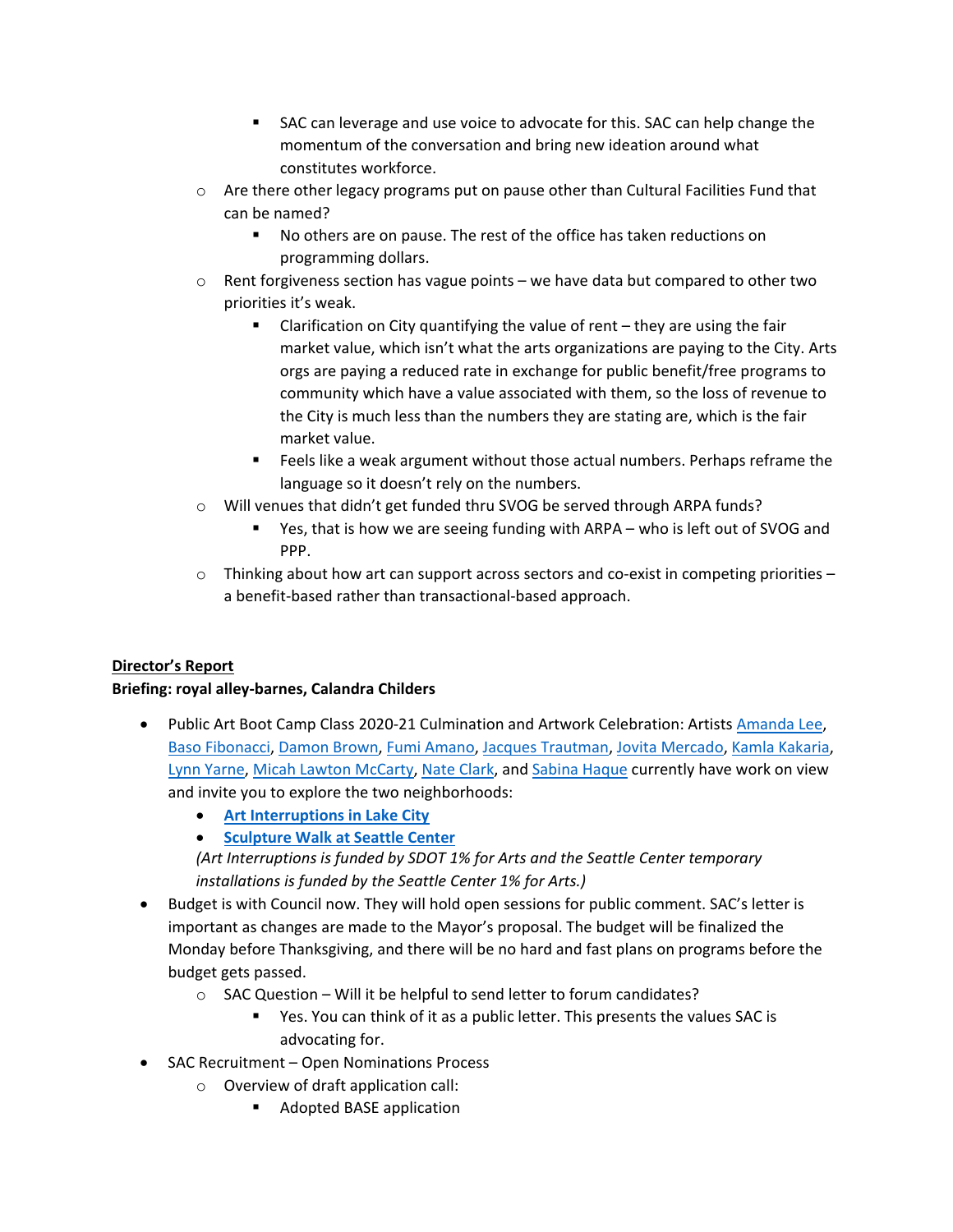- **Low barrier**
- **Can nominate yourself or others**
- Question around background categories come from our SAC matrix
- Questions around what applicants bring to this room and take away from this room
- **Question around populations we are lacking representation on the commission** and how applicants relate/support – helps us think about how we are filling gaps and how we are making sure we are being as representative as possible within this body
- **EXECUTE:** Standard/optional demographic information
- o SAC Feedback
	- **Will there be criteria for the scoring? Thinking about the questions and how** they relate to the evaluation of applicants.
		- $\triangleright$  Need solidified language around criteria for the specific questions, but the standard criteria would be they need to represent the city, need to support arts and culture, and need to embody our commitment to racial equity. SAC can edit/add.
	- Can we include info on the work done in each of the committees?
		- $\triangleright$  Yes, we can add the purpose statements for each committee at the front of the application.
	- Can we ask for applicants' interest in committees? This will help fill committees faster.
		- $\triangleright$  Yes, will add that question.
	- Criteria used for BASE cohort members may be helpful for the Commission criteria. BASE application questions and criteria align.
- o Need SAC volunteers for the selection panel
	- Chieko, Holly, Kayla, Steve
- $\circ$  Allie will incorporate the above edits in the application and follow up with SAC to see if there are any last edits and additional folks who would like to be part of the selection panel.
- Arts are Open Campaign

[The Arts Are Open](https://artbeat.seattle.gov/2021/10/04/theartsareopen/) is a digital welcome back campaign created by ARTS to amplify the region's arts and culture sector. With the devastating effects COVID-19 continues to have on our creative communities, this campaign aims to create a simple, fun, and collaborative way for our arts organizations to collectively promote our programs and call the greater community to support the arts economy. We have an [accessible digital toolkit](https://docs.google.com/document/d/1ANDVJ_tv4i04DcA2CGxtsYpnEnt9vWatdOPm1EG5OHY/edit) for arts organizations and artists to use and integrate into their upcoming event/program promotions. ARTS and our partners will actively share and amplify events/programs that use the campaign elements.

Any and all artists, arts organizations, and arts-related individuals/collectives are invited to participate in this digital campaign. **How you can get involved**:

1) **Use this [Toolkit:](https://docs.google.com/document/d/1ANDVJ_tv4i04DcA2CGxtsYpnEnt9vWatdOPm1EG5OHY/edit#heading=h.o3qcxx5u09t0)** Use the digital toolkit and incorporate the branded graphics and hashtag (#TheArtsAreOpen) to your upcoming program or event's digital promotions.